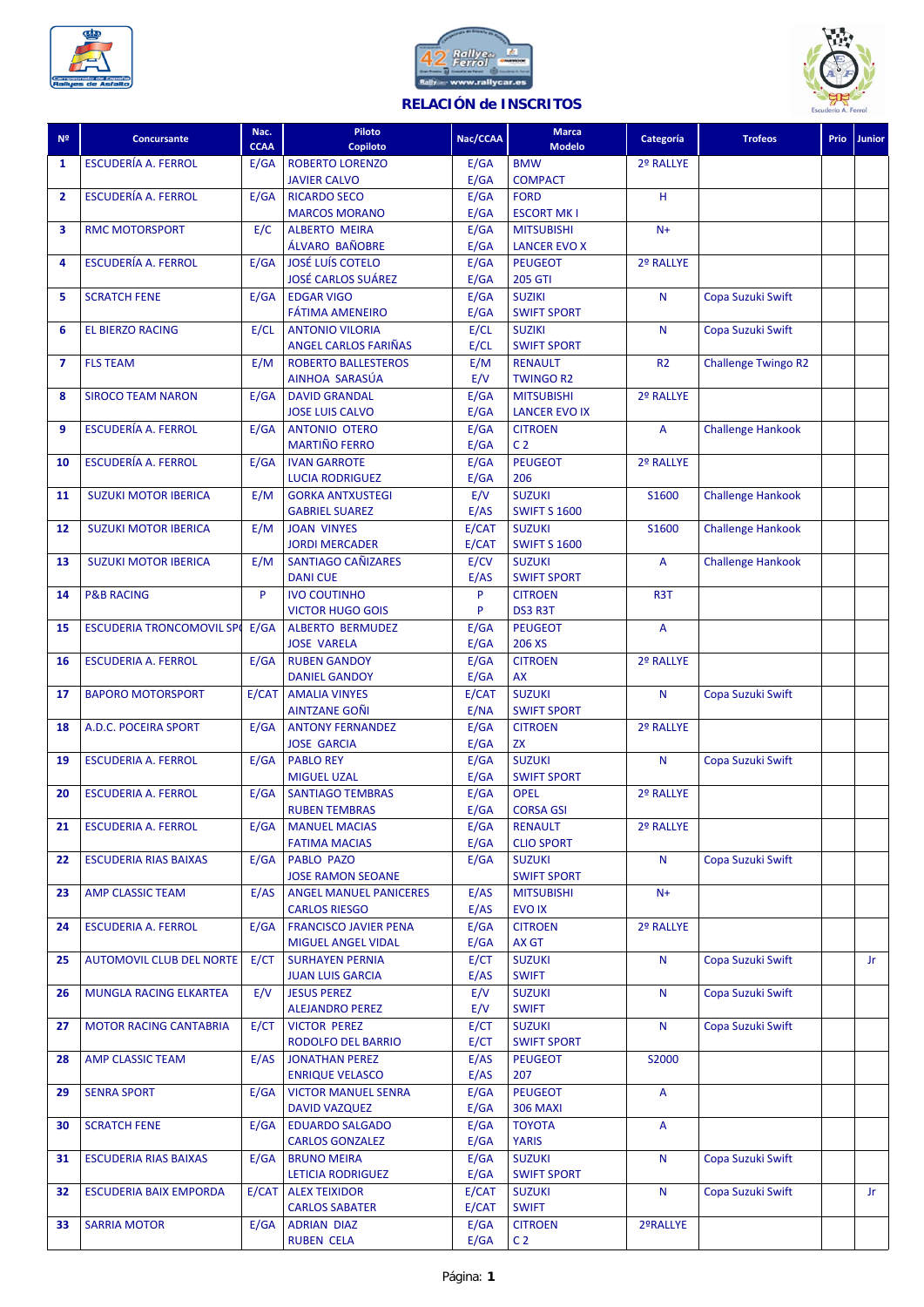| N <sup>2</sup> | <b>Concursante</b>              | Nac.<br><b>CCAA</b> | Piloto<br><b>Copiloto</b>    | Nac/CCAA | <b>Marca</b><br><b>Modelo</b>                 | Categoría      | <b>Trofeos</b>     | <b>Prio</b> | <b>Junior</b> |
|----------------|---------------------------------|---------------------|------------------------------|----------|-----------------------------------------------|----------------|--------------------|-------------|---------------|
| 34             | <b>ESCUDERIA LALIN DEZA</b>     | E/GA                | ALBERTO OTERO                | E/GA     | <b>MITSUBISHI</b>                             | $N+$           | Mitsubishi Evo Cup |             |               |
|                |                                 |                     | <b>ALBERTO RODRIGUEZ</b>     | E/GA     | <b>LANCER EVO X</b>                           |                |                    |             |               |
| 35             | <b>ESCUDERI A. FERROL</b>       | E/GA                | <b>DAVID GARCIA</b>          | E/GA     | <b>PEUGEOT</b>                                | 2ºRALLYE       |                    |             |               |
|                |                                 |                     | <b>JUAN FRANCISCO GARCIA</b> | E/GA     | 106                                           |                |                    |             |               |
| 36             | <b>AUTOMOVIL CLUB DEL NORTE</b> | E/CV                | <b>MARCOS RODRIGUEZ</b>      | E/CV     | <b>SUZUKI</b>                                 | N              | Copa Suzuki Swift  |             |               |
|                |                                 |                     | <b>FRANCISCO M. COLCHON</b>  | E/CV     | <b>SWIFT</b>                                  |                |                    |             |               |
| 37             | <b>ESCUDERIA SCRATCH FENE</b>   | E/GA                | <b>IGNACIO SANESTEBAN</b>    | E/GA     | <b>CITROEN</b>                                | 2ºRALLYE       |                    |             |               |
|                |                                 |                     | <b>DANIEL RAMIREZ</b>        | E/GA     | <b>SAXO VTS</b>                               |                |                    |             |               |
| 38             | <b>RACC MOTOR SPORT</b>         | E/CAT               | <b>FERRAN PUJOL</b>          | E/CAT    | <b>FORD</b>                                   | R <sub>2</sub> |                    |             |               |
|                |                                 |                     | <b>ENRIC ROSELL</b>          | E/CAT    | <b>FIESTA</b>                                 |                |                    |             |               |
| 39             | <b>MOTOR CLUB SABADELL</b>      | E/CAT               | <b>OSCAR BARROSO</b>         | E/CAT    | <b>CITROEN</b>                                | R <sub>2</sub> |                    |             |               |
|                |                                 |                     | <b>JORDI HEREU</b>           | E/CAT    | C <sub>2</sub> R <sub>2</sub> M <sub>AX</sub> |                |                    |             |               |
| 40             | <b>ESC. RALL RACING CORDOBA</b> | E/AN                | <b>GERMAN LEAL</b>           | E/AN     | <b>SUZUKI</b>                                 | N              | Copa Suzuki Swift  |             | Jr            |
|                |                                 |                     | <b>ANTONIO PEREZ</b>         | E/AN     | <b>SWIFT SPORT</b>                            |                |                    |             |               |